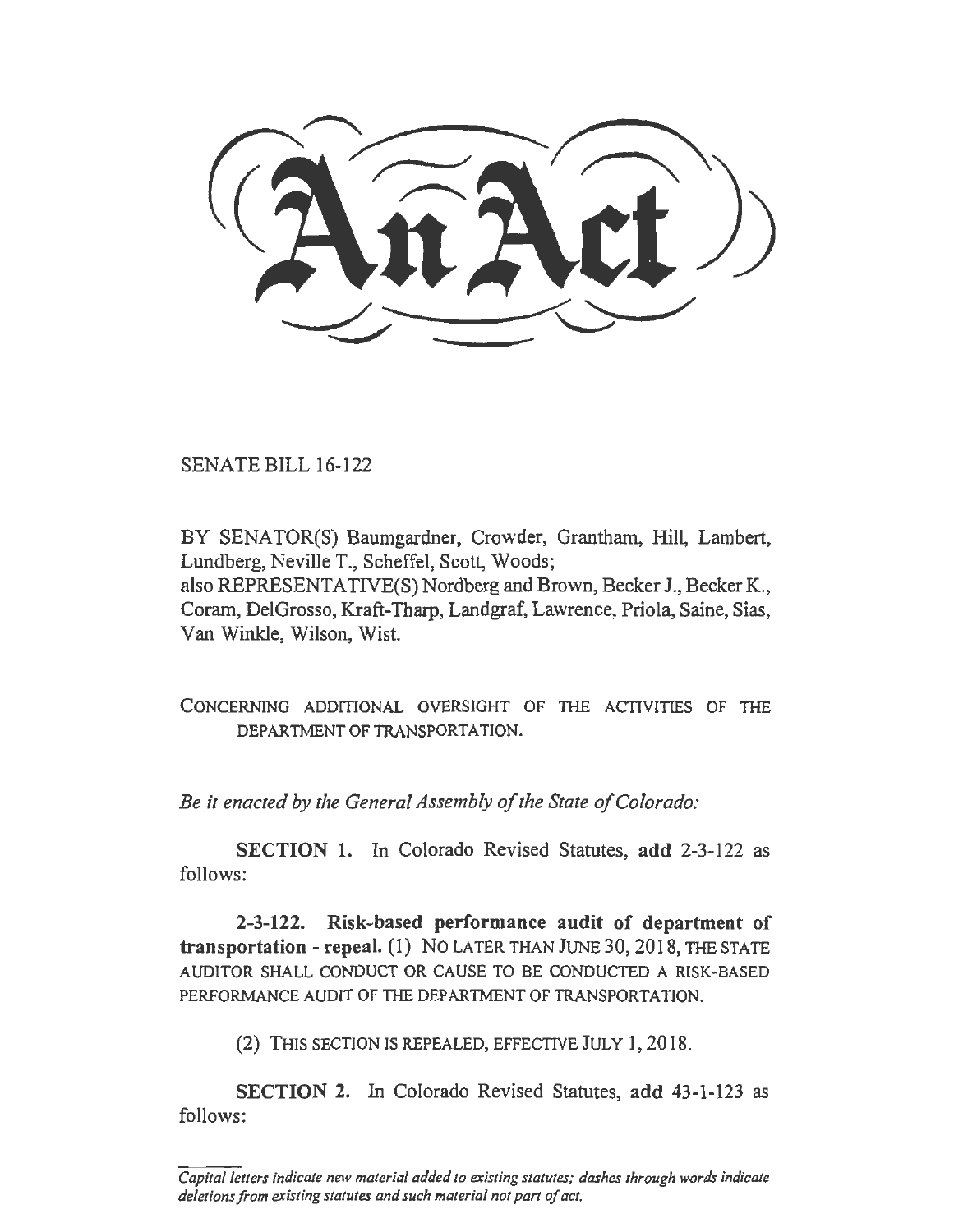**43-1-123. Project closure and project reporting requirements.**  (1) THE DEPARTMENT SHALL CLOSE EACH TRANSPORTATION PROJECT AND RELEASEANYMONEYBUDGETEDFOR THE PROJECT AS QUICKLY AS FEASIBLE AND WITHIN ONE YEAR FOLLOWING THE SUBSTANTIAL COMPLETION OF THE PROJECT UNLESS A PENDING LEGAL CLAIM RELATING TO THE PROJECT OR AN UNUSUAL CIRCUMSTANCE BEYOND THE CONTROL OF THE DEPARTMENT UNAVOIDABLY REQUIRES A LONGER TIME TO CLOSE THE PROJECT.

(2) NOTWITHSTANDING ANY OTHER PROVISION OF STATE LAW, FOR TRANSPORTATION PROJECTS FOR WHICH THE DEPARTMENT AWARDS A COMPETITIVELY BID CONTRACT ON OR AFTER JULY **l,** 2016, THE DEPARTMENT SHALL REPORT ON ITS PUBLIC WEBSITE WITHIN THIRTY DAYS OF THE CONTRACT AWARD:

(a) THE IDENTITY OF THE WINNING BIDDER;

(b) THE AMOUNT OF THE WINNING BID; AND

( c) WHETHER OR NOT THE BID AWARDED WAS THE LOW BID, AND, IF NOT, WHY THE DEPARTMENT CHOSE THE BID OVER A LOWER BID.

(3) No LATER THAN NOVEMBER 1, 2017, AND NO LATER THAN NOVEMBER **1** OFEACHYEAR THEREAFTER, THEDEPARTMENTSHALLREPORT TO THE TRANSPORTATION COMMISSION REGARDING THE PERCENTAGES AND TOTAL AMOUNT OF MONEY BUDGETED AND EXPENDED DURlNG THE PRECEDING FISCAL YEAR FOR:

(a) PAYMENTS TO PRIVATE SECTOR CONTRACTORS FOR WORK ON TRANSPORTATION PROJECTS; AND

(b) TOTAL TRANSPORTATION PROJECT COSTS FOR PROJECTS COMPLETED BY DEPARTMENT EMPLOYEES, INCLUDING INDIRECT COST RECOVERIES AND EMPLOYEE SALARIES.

( 4) ON OR AFTER JULY 1, 2016, AND ON AND AFTER JULY 1 OF EACH YEAR THEREAFTER, THE DEPARTMENT SHALL REPORT TO THE TRANSPORTATION LEGISLATION REVIEW COMMIITEE CREATED IN SECTION 43-2-145 (1) REGARDING ALL POLICY AMENDMENTS MADE TO THE STATEWIDE TRANSPORTATION IMPROVEMENT PLAN THAT WERE ADOPTED

PAGE 2-SENATE BILL 16-122